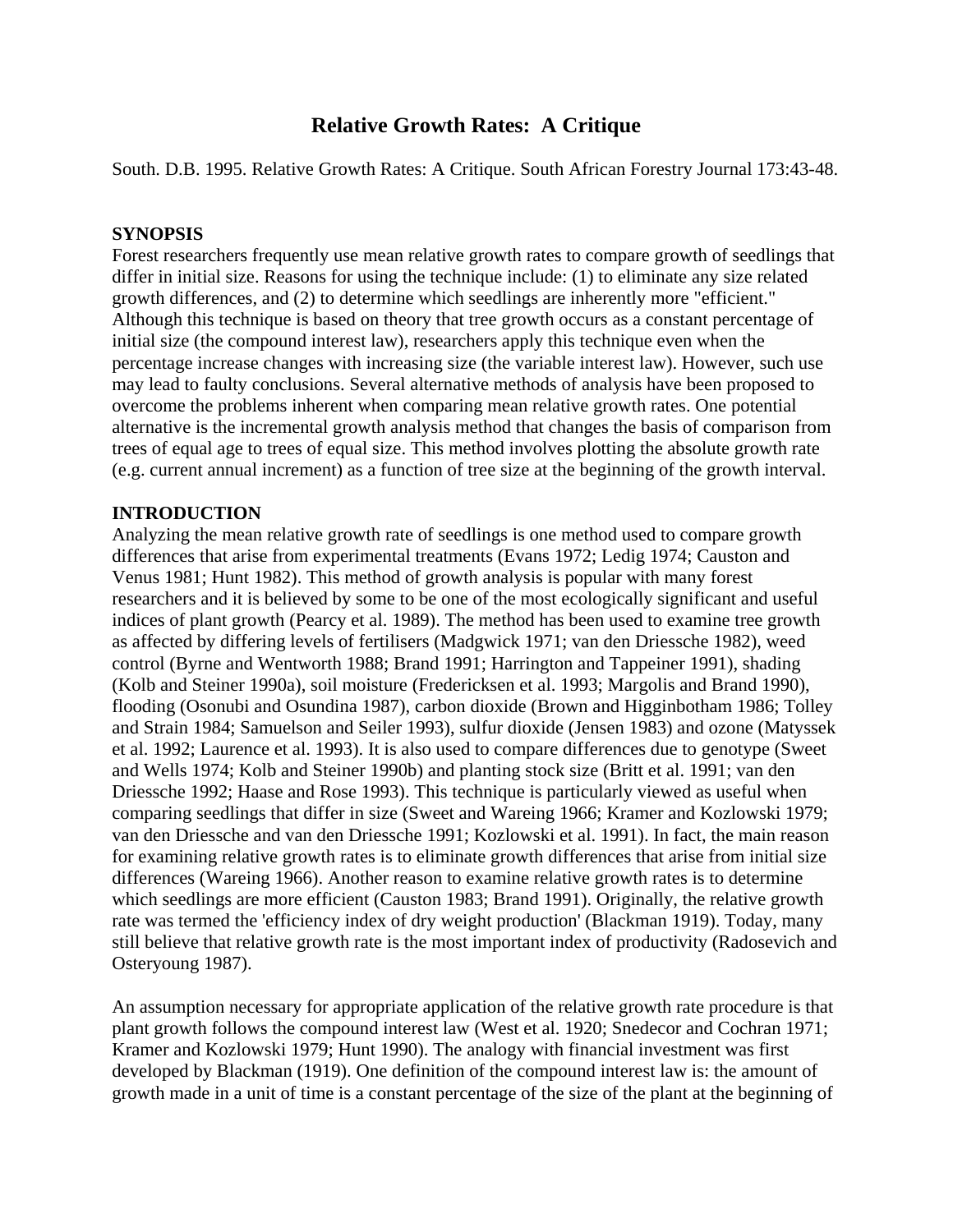the period and the constant percentage *does not change with size* (e.g. is independent of size). In contrast, a variable interest law can be defined as: the amount of growth made in a unit of time is a percentage of the size of the plant at the beginning of the period and this percentage changes as the plant increases in size (often the percentage declines as size increases). Rapidly growing trees (either during the first few months after germination or during the first few years after transplanting) often grow according to the variable interest law. Therefore, one should question if it is appropriate to compare mean relative growth rates when trees are growing according to the variable interest law. This note examines the expected results when applying this technique to three hypothetical seedlings. It also examines two alternative methods of growth analysis.

## **RELATIVE GROWTH RATES**

The expression for instantaneous relative growth rate (IRGR) is:

$$
IRGR = 1 \quad dW
$$
  
... ...  
W  $dt$  (1)

This is equivalent to the increase in plant biomass (dW) per unit of plant biomass (W) per unit of time (dt). Although simple in concept, it is usually difficult to determine since it represents a value at an instant in time. However, a mean relative growth rate (MRGR) can be calculated by sampling plant size at two points in time. The equation for calculating the MRGR is written as:

$$
MRGR = \ln W2 - \ln W1
$$
 (2)  
12 - t1

where W1 and W2 are the dry biomass at the beginning (t1) and end (t2) of the sampling period, and ln is the natural logarithm. This is the most common formula used when comparing relative differences between treatments. In some studies, the comparison of MRGR values are made for only one time interval (Kolb and Steiner 1990b; Haase and Rose 1993; Fredericksen et al. 1993). Although Equation 2 can be used to calculate a MRGR for trees growing according to a variable interest law (Fisher 1921; Causton 1983), this does not mean that use of this formula will eliminate any size-related growth differences.

Although terminology and abbreviations for most plant growth analysis indices have been standardized (Hunt 1990), terminology of relative growth rates is sometimes confusing. Some use the same abbreviation (RGR) for both IRGR (Equation 1) and MRGR (Equation 2) even when using annual measurements. Other researchers (Sanders and Sheikh 1985; Matyssek et al. 1992; Laurence et al. 1993) use the following formula to determine RGR over a sampling interval of a week or more.

Relative change = 1 
$$
W2 - W1
$$
  
\n...   
\n $W1 \t 2 - t1$  (3)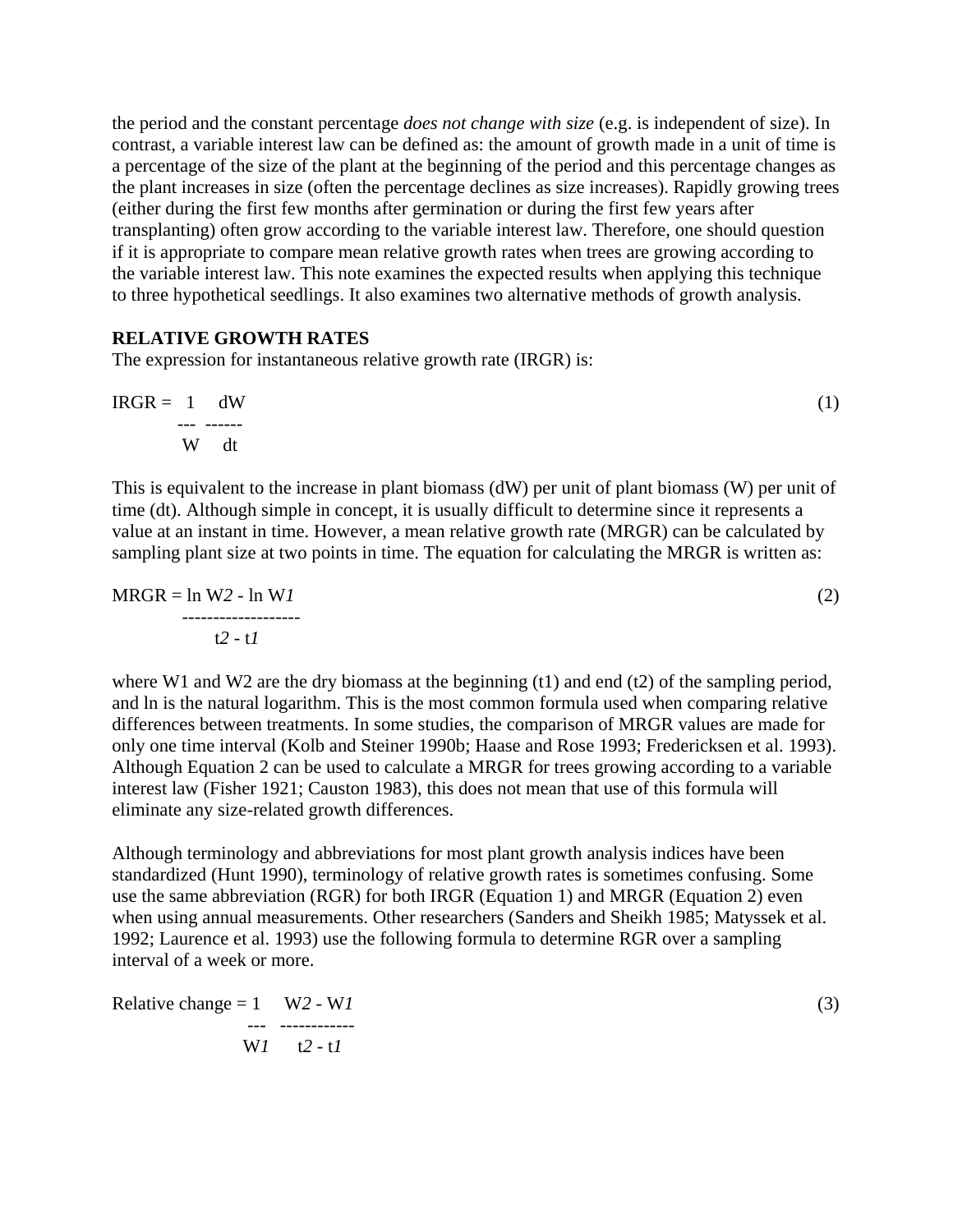Multiplying Equation 3 by 100 gives the percentage increase over the sampling period. Equation 3 is analogous to a simple interest rate over the sampling interval while Equation 2 is analogous to a compound interest rate. If a researcher uses Equation 3 to calculate RGR, the values will be higher than the MRGR but the conclusions should be the same. When the equations are not provided, it can be difficult to know if the authors used Equation 2 or Equation 3 when calculating RGR. Some authors use Equation 3 to calculate an annual RGR value and then divide by 365 to obtain a daily RGR value. To add to the confusion, some now define RGR as a function of competition rather than initial size (MacDonald and Weetman 1993).

## **EXAMPLE**

Three hypothetical seedlings will be used to illustrate the type of conclusions that can result from using the MRGR technique. All three seedlings grow according to the variable interest law. Seedlings A and B are growing according to the same growth equation:

 $W = 0.005 + 0.00462X^{1.66}$  (4)

where W equals seedling green mass in grams and X is the number of weeks from germination. The third seedling (C) is growing according to a different growth pattern represented by the equation:

 $W = 0.001423 + 0.003577X$  (5)

The three seeds are placed in the growth chamber at the same time. Seed A germinates one week after sowing, seed B germinates on week 3, and seed C germinates on week 4. The green mass of the seedlings are recorded at week five (t1) and again at week six (t2). The researcher wants to correct for the differences in seedling size at week five and wants to determine if the seedlings are growing at inherently different growth rates. In addition, the researcher wants to know which seedling is inherently most "efficient."

When comparing the MRGR values (Table 1), the researcher finds seedling B has a higher MRGR than seedling A and therefore concludes that the two seedlings are growing according to two different growth curves. It is also concluded that although the absolute growth rate of seedling C is much lower than that of seedling B, the main difference in growth rate is due to the initial difference in size (six weeks after sowing). Since both C and B seedlings have the same MRGR, the researcher concludes that both seedlings are growing according to the same inherent growth curve. Although seedling A has the greatest absolute growth rate, seedlings B and C are said to be more efficient. Likewise, it might be concluded that seedling C is not inherently less efficient than seedling B.

All of the above conclusions are wrong. It can be demonstrated from Equation 4 and Figure 1 that seedlings A and B are growing according to the same growth curve. The only difference between the two seedlings is time of germination. Seedling C is growing on a different curve (Equation 5) and, overall, is much less efficient that either seedling A or B. This example illustrates the potential for incorrect conclusions when (1) the relative growth rate technique is applied to seedlings that are growing according to the variable interest law and (2) when the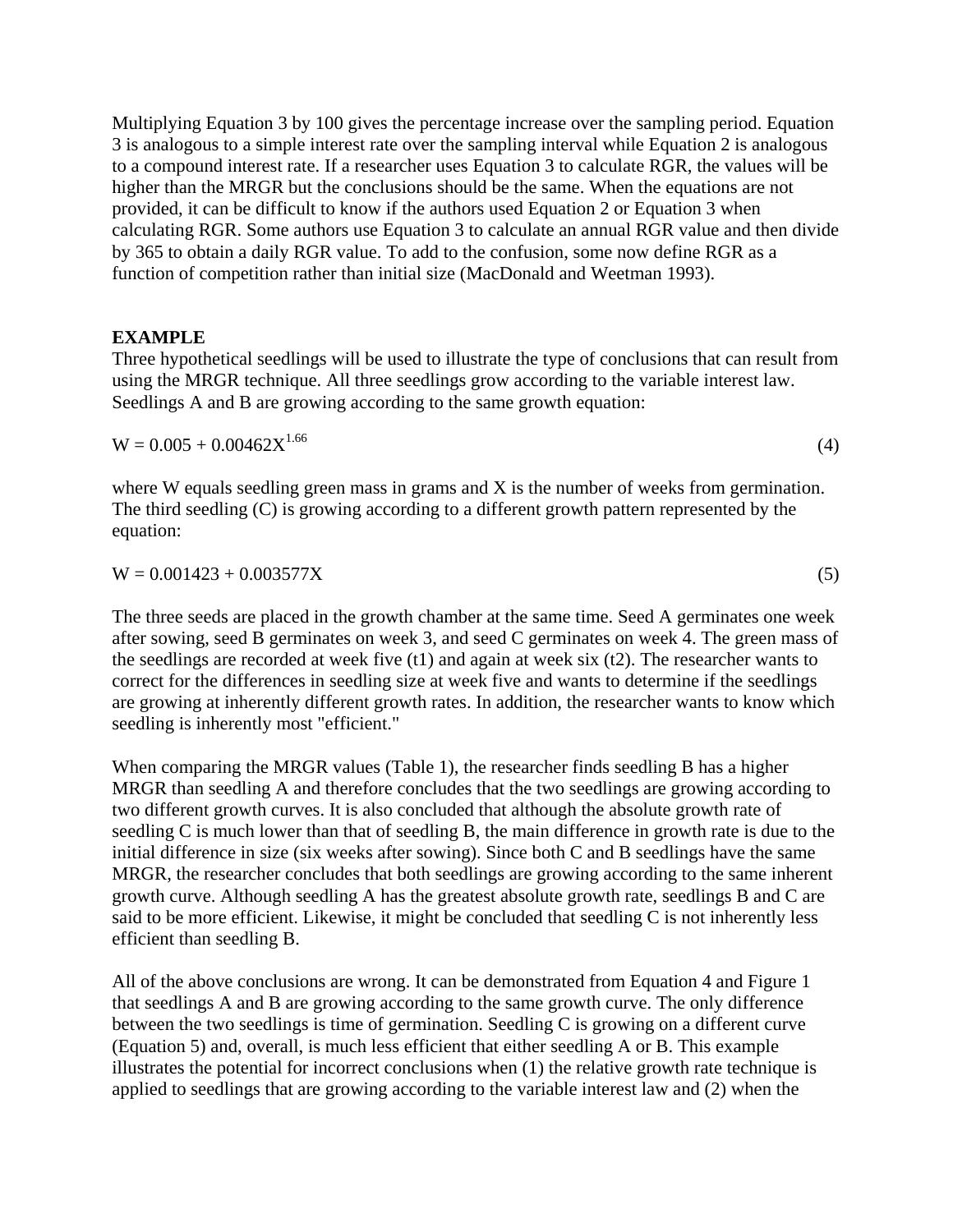relative growth rates are compared at just one time interval. In this regard, Hunt (1990) concluded that the "efficiency index" is perhaps best reserved for use in the case of populations of unicellular organisms that are reproducing in an unconstrained environment (i.e. where the interest rate is constant).

In the above example (as in many experiments), the researcher does not know the shape of the growth curve and therefore does not know if the seedlings are growing according to the compound interest law. However, it is often the case that seedlings grow according to the variable interest law. Most trees during their first year of growth show an ontogenetic drift in MRGR as their size increases. In fact, many organisms exhibit a declining MRGR over time (Medawar 1941; Causton 1983). In such cases, neither the IRGR nor the MRGR are independent of size. Only in a few special cases will non-transplanted seedlings grow at a constant interest rate. In most of these cases, seedlings have been fertilised at an exponentially increasing rate (Waring et al. 1985; Ingestad and Lund 1986).

## **MEAN RELATIVE PRODUCTION RATE**

Few researchers have attempted to develop better methods of growth analysis probably because Ledig (1974) stated that "there is no unquestionably better" basis for comparison than MRGR. However, Brand and others (1987) realized that MRGR can become overwhelmingly correlated with tree size, even during the first 5 years of growth. To avoid this problem, they proposed the use of the mean relative production rate (MRPR). Unlike the MRGR, the MRPR is said to be independent of size because accumulated past production is ignored (Brand et al. 1987; Kozlowski et al. 1991). The equation for the MRPR is:

MRPR = ln (W*2*-W*1* - ln (W*1*-W*0*) (6) ------------------------------ t*2* - t*1*

This method removes the influence of accumulated biomass and quantifies the growth efficiency of the tree from one time interval to the next. To determine the MRPR, an additional sampling time at week 4 is required. Since three data points are used, the researcher can determine if the absolute growth rate is increasing (a positive MRPR), linear (MRPR = 0), or declining (a negative MRPR). For week 5, the MRPR for the three tree seedlings are 0,17, 0,30, and 0,00 for seedlings A, B and C, respectively.

With regard to comparing seedling B with seedling C, the conclusions from comparing MRPR values are more realistic. Seedling C has a MRPR equal to zero suggesting linear growth over the two week time interval, and it would be correct to conclude that seedling C is less efficient than either seedling A or B. In this respect at least, the MRPR is an improvement.

However, the MRPR for seedling B is still greater than seedling A and therefore the researcher would again conclude that: (1) seedlings A and B are growing according to inherently different growth curves and (2) the growth efficiency of seedling B is greater than seedling A. Since the only difference in the growth of the two seedlings is time of germination, both conclusions are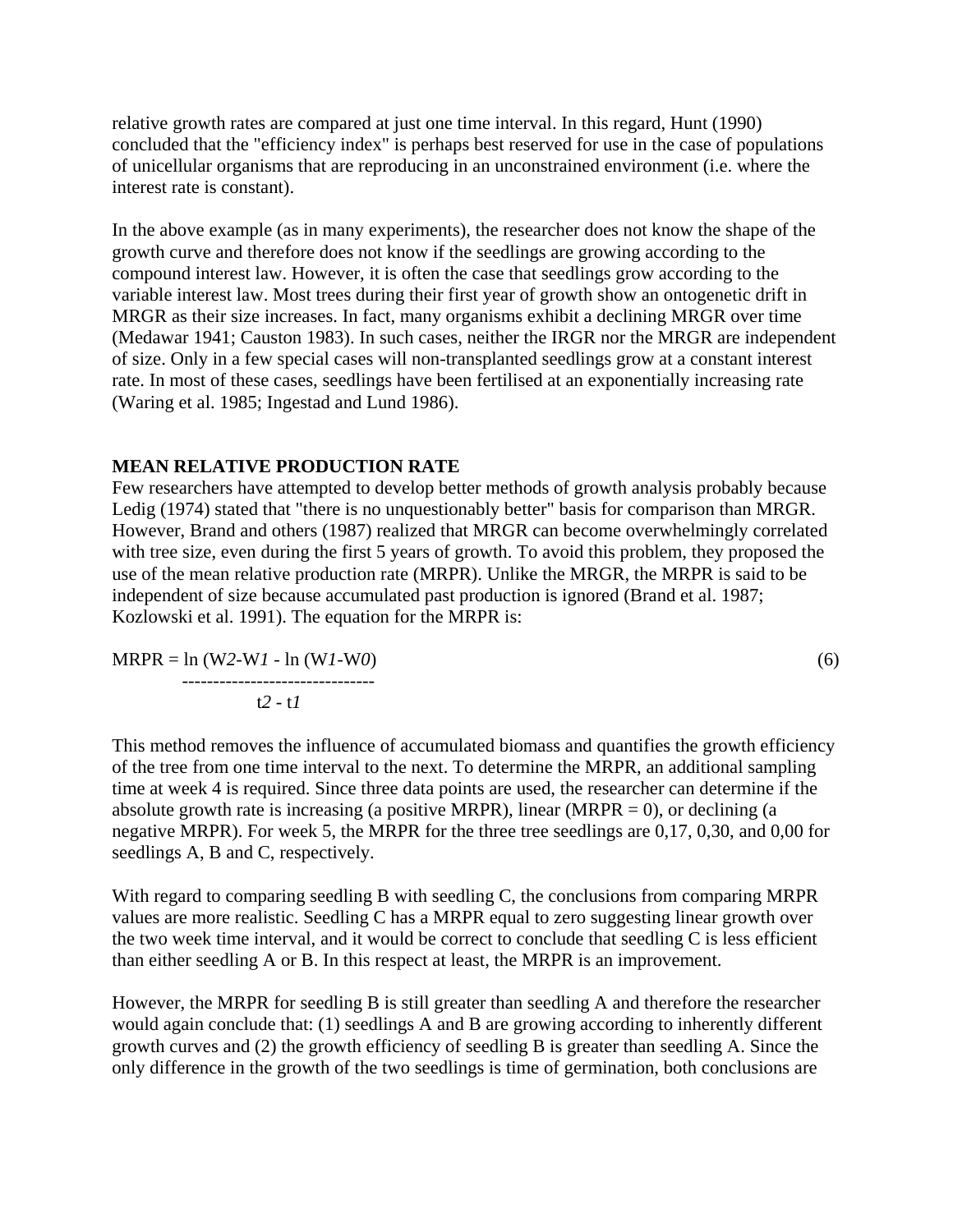again wrong. When growth is according to the variable interest law, the MRPR is not independent of seedling size (except in the special case of linear growth).

# **ALTERNATIVES**

In suggesting an alternative, one should consider carefully the primary reason for using mean relative growth rates. If the reason is to determine if the growth curves are basically the same, then procedures need to be followed that will allow the researcher to approximate the form of the growth curves involved. This will necessitate taking numerous samples over time (as opposed to sampling at just two or three points in time). With ten or more points per curve, the researcher should be able to plot the relationship of tree biomass with time and should be able to visually distinguish large differences in growth curves. For the above example, ten weekly measurements would have enabled the researcher to produce Figure 1. A visual assessment of these curves would have easily demonstrated that seedling B is not growing according to the same growth curve as seedling C.

However, deciding if seedlings A and B are growing according to the same growth curve is not easily answered by simply a visual assessment. As the seedlings get larger, the absolute difference between them increases. Are these curves different or basically the same? Plotting the MRGR over time produces two curves (Figure 2A). After germination, the MRGR values are not the same for any time interval. This comparison still suggests an inherent difference in growth curves. The same conclusion is made by plotting the percentage increase for each seedling (Figure 2B).

Plotting the MRPR over time is provided in Figure 2C. Again, the values for the two seedlings are initially different but the difference decreases as the seedlings get larger. Since the MRPR curves are not the same, it would again be concluded that the seedlings are inherently dissimilar in their growth patterns.

Hunt (1982; p. 40) briefly mentioned that to overcome the disadvantage of ontogenetic drift, it may sometimes be useful to plot derived quantities against another index of development. For example, MRGR could be plotted against the total dry biomass. This approach was used by Britt and others (1991) to conclude that seedlings of different initial sizes were growing according to inherently similar curves. In comparison, when the MRGR values were plotted against chronological age, the conclusion was that the MRGR of small-diameter seedlings was greater than that for the large-diameter seedlings.

# **INCREMENTAL GROWTH APPROACH**

A simpler method of analysis involves analyzing the absolute growth rate (e.g. current weekly increment) as a function of plant size. Although this relationship has been described as a "distribution modifying function" (Cannell et al. 1984; Westoby 1982), some doubt exists on the ability of the function to modify size distributions under field conditions (South and Mason 1991). Therefore, the term "incremental growth" will be used in this note when examining the relationship between absolute growth rate and seedling size.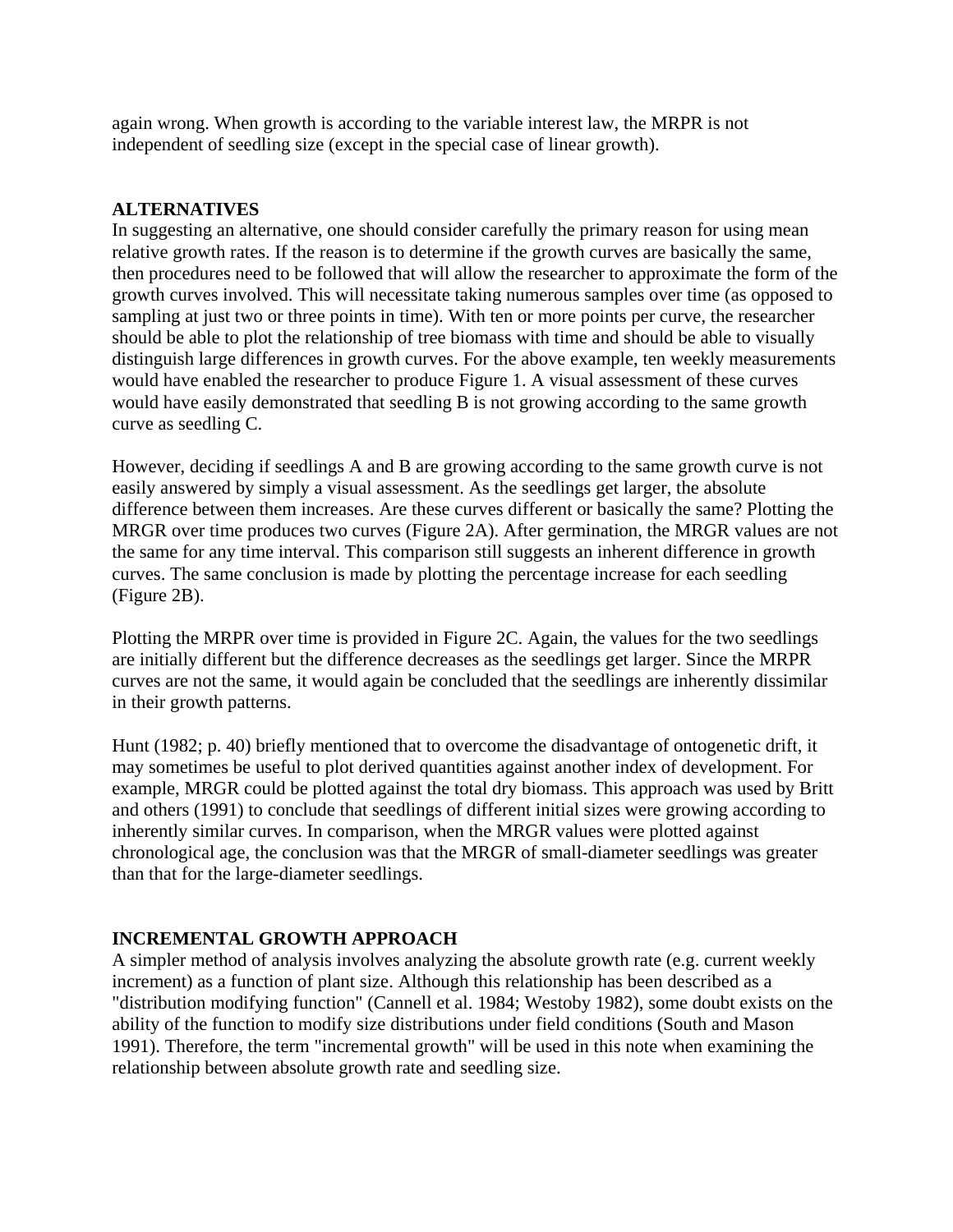The incremental growth approach changes the basis of comparison from chronological time to that of equal size. This involves plotting the data with size (W i) on the X-axis and current weekly increment (W i+1 - W i) on the Y-axis. This technique was applied to seedlings A and B and is illustrated in Figure 2D. It is apparent from this graph that seedlings A and B are indeed growing according to the same inherent growth curve. If a more formal method of testing differences is desired, a general regression significance test can be used to compare the parameter estimates for the two growth curves (Draper and Smith 1981).

It is not suggested that analyzing growth with this method will solve all size related problems. It is only suggested that this method is an improvement over the MRGR technique when attempting to separate treatment induced differences from size induced differences. This approach has been successfully used to examine the growth of *Pinus taeda* L. seedlings over a 30-year period (South et al. 1988). The technique was used to conclude that two seedling grades were growing according to the same inherent growth curve. In contrast, if the MRGR method was applied, it could be concluded that the smaller stock size was more efficient than the larger stock size over the entire 30 year period. The incremental growth technique has also been used to compare growth responses due to mycorrhizal inoculation. By examining absolute growth, it was concluded that the growth response from mycorrhizal inoculation lasts for five years (Marx et al. 1988). However, the incremental growth technique was used to conclude that the growth response at age five was due to the initial difference in growth (Mexal and South 1991). Auchmoody (1985) used a similar approach to examine the growth response from fertilization. Even though the technique is simple and relatively easy to use, its use has not been widely adopted. Currently, the MRGR technique is a more popular method of comparing treatments.

## **CONCLUSIONS**

It is not universally understood that the MRGR method of growth analysis does not eliminate size-related differences for seedlings that are growing according to the variable interest law. Since an ontogenetic drift in MRGR occurs in most tree seedlings, most tree seedlings grow according to the variable interest law. When this occurs, faulty conclusions may be made when using the MRGR method, especially when comparing values for a single time interval. Using the MRGR method as an "efficiency index" should be reserved only in cases where growth is according to the compound interest law.

Hardwick (1984) warns that "there is the ever-present possibility that a method of analysis, because it obscures understanding, or diverts attention or resources from more profitable areas, will prove to have a negative utility." The general belief that a seedling with a higher MRGR is inherently more efficient than one with a lower MRGR has obscured understanding and has caused some confusion. In addition, the general acceptance of the MRGR technique as an appropriate method to remove size-related growth differences has likely diverted attention away from the search for better methods of growth analysis. IGA is one alternative approach and there are other suitable methods as well. Regardless of the method used, the basic relationship of tree biomass with time should be graphed with the objective of reporting the general form of the growth curve in question.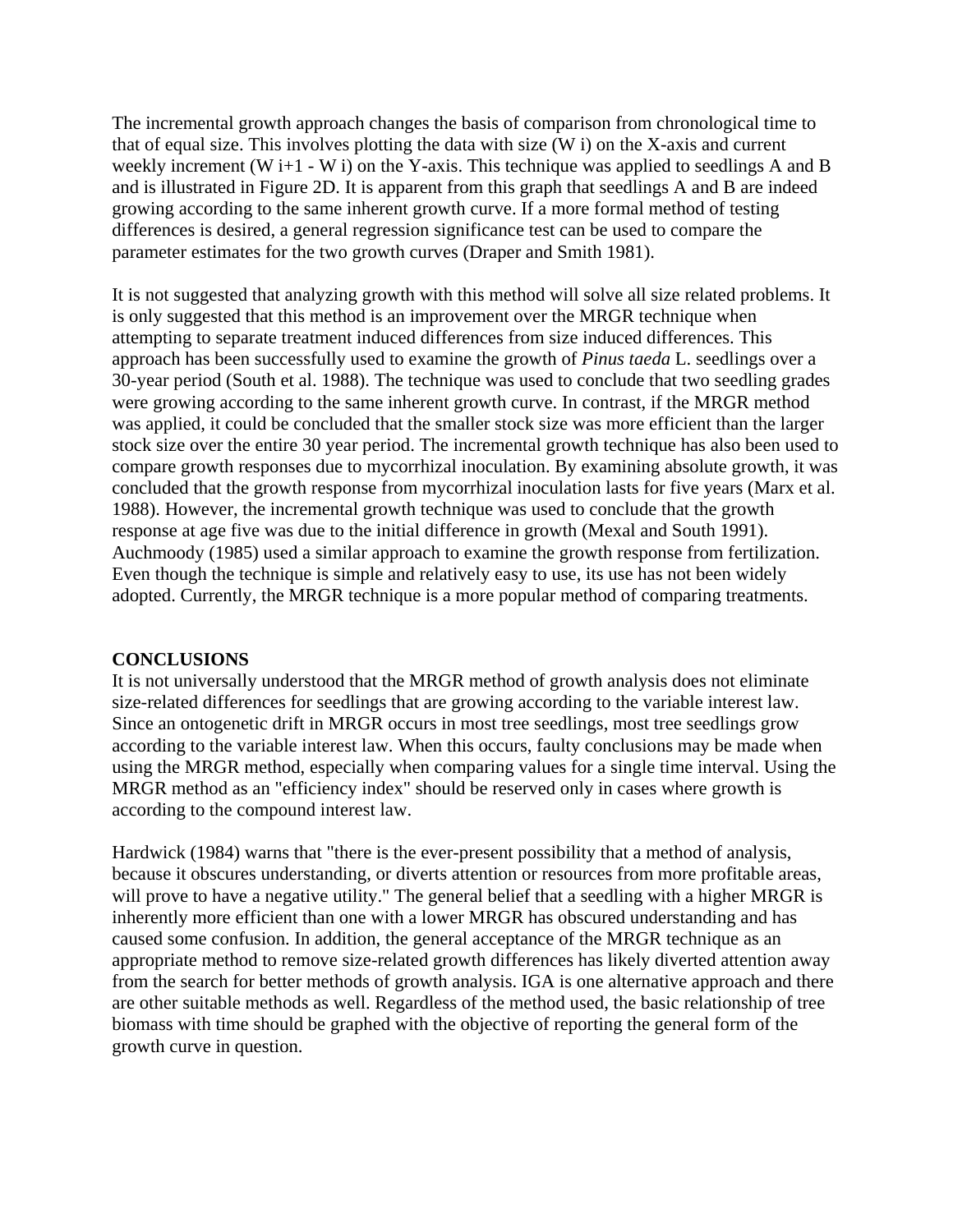## **LITERATURE CITED**

Achmoody, L.R. 1985. Evaluating growth responses to fertilization. Can. J. For. Res. 15:877- 880.

Blackman, V.H. 1919. The compound interest law and plant growth. Ann. Bot.33:353-360.

Brand, D.G. 1991. The establishment of boreal and sub-boreal conifer plantations: an integrated analysis of environmental conditions and seedling growth. For. Sci. 37:68-100.

Brand, D.G., Weetman, G.F. and Rehsler, P. 1987. Growth analysis of perennial plants: the relative production rate and its yield components. Ann. Bot. 59:45-53.

Britt, J.R., Mitchell, R.J., Zutter, B.R., South, D.B., Gjerstad, D.H., and Dickson, J.F. 1991. The influence of herbaceous weed control and seedling diameter on six years of loblolly pine growth - a classical growth analysis approach. For. Sci. 37:655-668.

Brown, K., and Higginbotham, K.O. 1986. Effects of carbon dioxide enrichment and nitrogen supply on growth of boreal tree seedlings. Tree Physiology 2:223-232.

Byrne, S.V., and Wentworth, T.R. 1988. Relationship between volume and biomass of early successional vegetation and the prediction of loblolly pine seedling growth. For. Sci. 34:939-947.

Cannell, M.G.R., Rothery, P., and Ford, E.D. 1984. Competition within stands of *Picea sitchensis* and *Pinus contorta*. Ann. Bot. 53:349-362.

Causton, D.R. 1983. *A Biologist's Basic Mathematics*. Edward Arnold, London. 216 p.

Causton, D.R., and Venus, J.C. 1981. *The Biometry of Plant Growth.* Edward Arnold, London. 307 p.

Draper, N.R., and Smith, H. 1981. *Applied Regression Analysis.* Ed. 2. John Wiley and Sons, New York. 709 p.

Evans, G.C. 1972. *The Quantitative Analysis of Plant Growth*. Blackwell Scientific, Oxford. 734 p.

Fisher, R.A. 1921. Some remarks on the methods formulated in a recent article on `The quantitative analysis of plant growth.' Annals of Applied Biology 7:367-372.

Frederickson, T.S., Zedacker, S.M., and Seiler, J.R. 1993. Interference interactions in simulated pine-hardwood seedling stands. For. Sci. 39:383-395.

Haase, D.L., and Rose, R. 1993. Soil moisture stress induces transplant shock in stored and unstored 2+0 Douglas-Fir seedlings of varying root volumes. For. Sci. 39:275-294.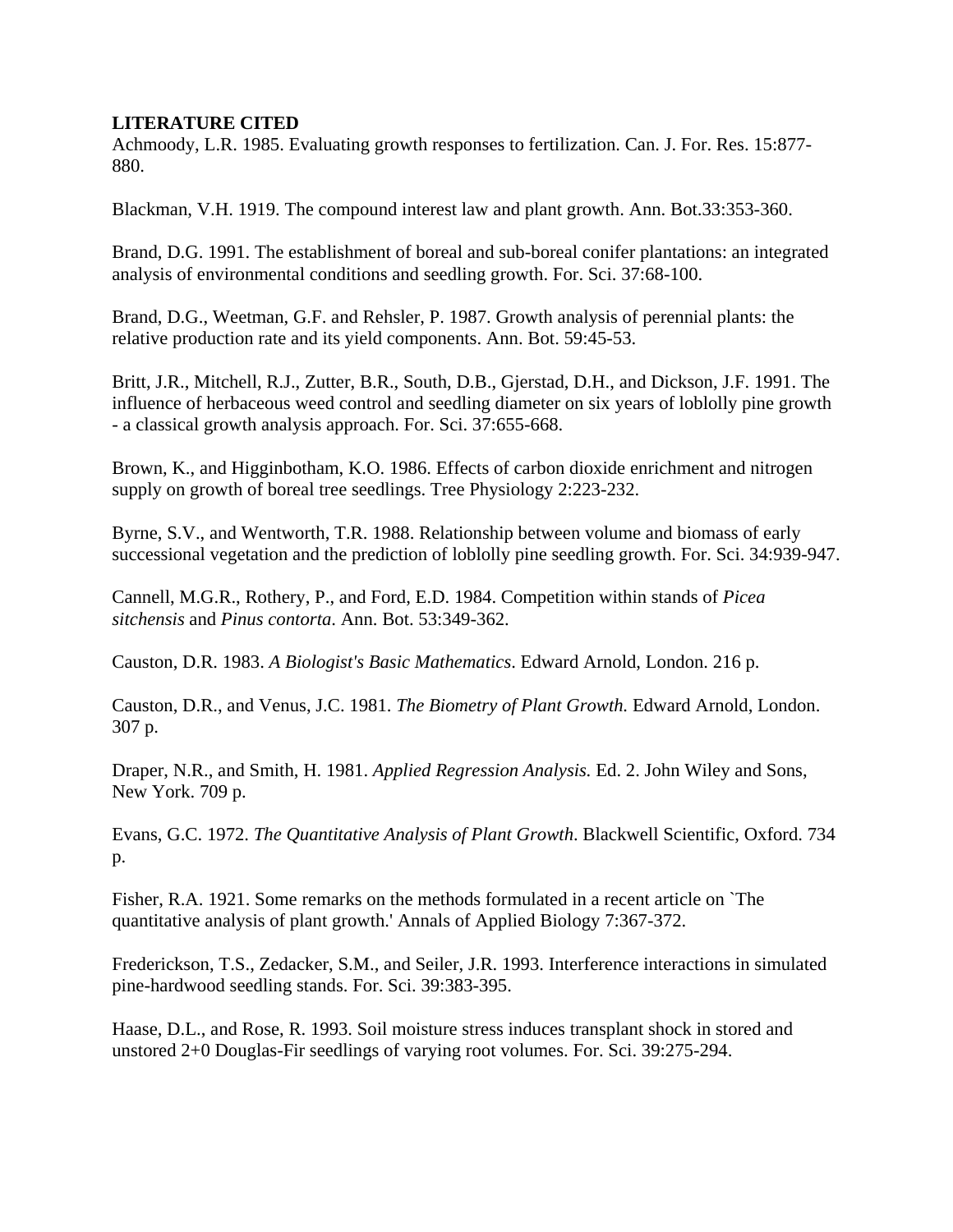Hardwick, R.C. 1984. Some recent developments in growth analysis - a review. Ann. Bot. 54:807-812.

Harrington, T.B., and Tappeiner II, J.C. 1991. Competition affects shoot morphology, growth duration, and relative growth rates of Douglas-fir saplings. Can. J. For. Res. 21:474-481.

Hunt, R. 1982. *Plant Growth Curves: The Functional Approach to Plant Growth Analysis.* Edward Arnold Ltd., London. 248 p.

Hunt, R. 1990. *Basic Growth Analysis: Plant Growth Analysis for Beginners.* Unwin Hyman, London. 112 p.

Ingestad, T., and Lund, B.B. 1986. Theory and techniques for steady state mineral nutrition and growth of plants. Scan. J. For. Res. 1:439-453.

Jensen, K.F. 1983. Growth relationships in silver maple seedlings fumigated with O3 and SO2. Can. J. For. Res. 13:298-302.

Kolb, T.E., and Steiner, K.C. 1990a. Growth and biomass partitioning of northern red oak and yellow-poplar seedlings: Effects of shading and grass root competition. For. Sci. 36:34-44.

Kolb, T.E., and Steiner, K.C. 1990b. Growth and biomass partitioning response of northern red oak genotypes to shading and grass root competition. For. Sci. 36:293-303.

Kozlowski, T.T., Kramer, P.J., and Pallardy, S.G. 1991. *The Physiological Ecology of Woody Plants*. Academic Press, San Diego, California. 657 p.

Kramer, P.J., and Kozlowski, T.T. 1979. *Physiology of Woody Plants*. Academic Press, New York. 811 p.

Laurence, J.A., Kohut, R.J., and Amundson, R.G. 1993 Use of TREGRO to simulate the effects of ozone on the growth of red spruce seedlings. For. Sci. 39:453-464.

Ledig, F.T. 1974. Concepts of growth analysis. Pp. 166-182 In: Reid, C.P.P. and Fechner, G.H. (eds.). Proc. Third North American Forest Biology Workshop. College of Forestry and Natural Resources, Colorado State Univ., Fort Collins, CO. 388 p.

MacDonald, G.B., and Weetman, G.F. 1993. Functional growth analysis of conifer seedling responses to competing vegetation. The Forestry Chronicle 69:64-70.

Madgwick, H.A.I. 1971. Growth of liriodendron tulipifera seedlings with different levels of nitrogen supply. For. Sci. 17:287-292.

Margolis, H.A., and Brand, D.G. 1990. An ecophysiological basis for understanding plantation establishemnt. Can. J. For. Res. 20:375-390.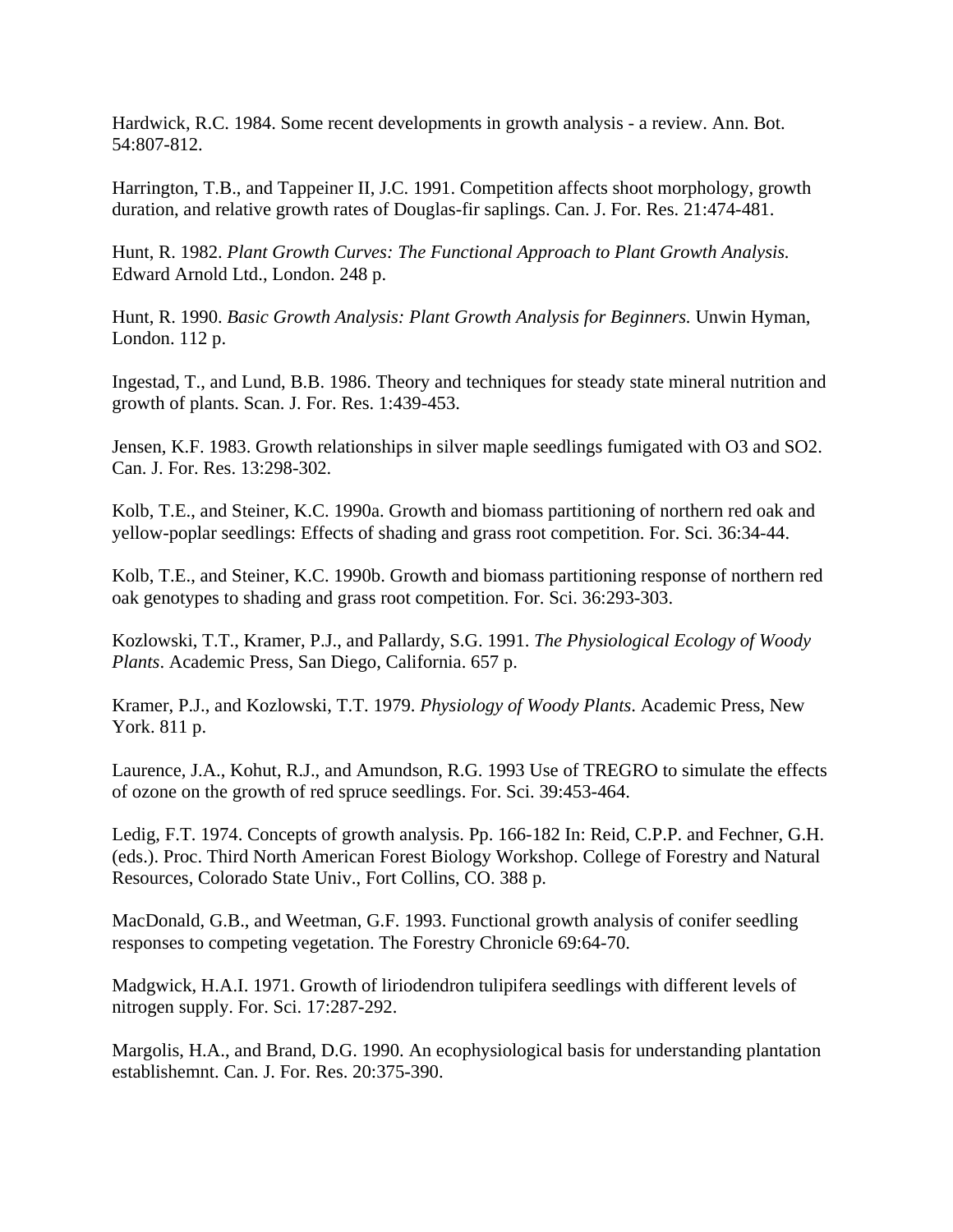Marx, D.H., Cordell, C.E., and Clark III, A. 1988. Eight-year performance of loblolly pine with *Pisolithus tinctorius* ectomycorrhizae on a good-quality site. South. J. Appl. Forestry. 12:275- 280.

Medawar, P.B. 1941. The `laws' of biological growth. Nature 148:772-774.

Mexal, J.G., and South, D.B. 1991. Bareroot seedling culture. Pp. 89-115 In: Duryea, M.L., and Dougherty, P.M. (eds.). *Regeneration Manual for Southern Pines.* Kluwer Academic Publishers, Dordrecht, The Netherlands.

Matyssek, R., G nthardt-Goerg, M.S., Saurer, M., and Keller, T. 1992. Seasonal growth, ë13C in leaves and stem, and phloem structure of birch (*Betula pendula*) under low ozone concentrations. Trees 6:69-76.

Osonubi, O., and Osundina, M.A. 1987. Comparison of the responses to flooding of seedlings and cuttings of *Gmelina*. Tree Physiology 3:147-156.

Pearcy, R.W., Ehleringer, J., Mooney, H.A., and Rundel, P.W. 1989. *Plant Physiological Ecology.* Chapman and Hall. London. 457 p.

Pollard, D.F.W. 1974. Seedling size and age as factors of morphogenesis in white spruce *Picea glauca* (Moench) Voss buds. Can. J. For. Res. 4:97-100.

Radosevich, S.R., and Osteryoung, K. 1987. Principles governing plant-environment interactions. P. 105-156 In: Walstad, J.D. and Kuch, P.J. (eds.). *Forest Vegetation Management for Conifer Produciton.* John Wiley and Sons. New York. 523 p.

Samuelson, L.J., and Seiler, J.R. 1993. Interactive role of elevated CO2, nutrient limitations, and water stress in the growth responses of red spruce seedlings. For. Sci. 39:348-358.

Sanders, F.E., and Sheikh, N.A. 1983. The development of vesicular-arbuscular mycorrhizal infection in plant root systems. Plant and Soil 71:223-246.

Snedecor, G.W., and Cochran, W.G. 1967. *Statistical Methods*. The Iowa State University Press, Ames, Iowa. 593 p.

South, D.B., and Mason, W.L. 1991. Using distribution-modifying functions to predict variation in frequency distributions of tree heights during plantation establishment. Forestry 64:303-319.

South, D.B., Mexal, J.G., and van Buijtenen, J.P. 1988. The relationship between seedling diameter at planting and long term volume growth of loblolly pine seedlings in east Texas. Pp. 192-199 In: Worrall, J., Loo-Dinkins, J., and Lester, D.P. (eds.). North Am. For. Biol. Workshop. Univ. British Columbia, Vancouver. 364 p.

Sweet, G.B., and Wareing, P.F. 1966. The relative growth rates of large and small seedlings in forest tree species. Forestry Suppl. 110-117.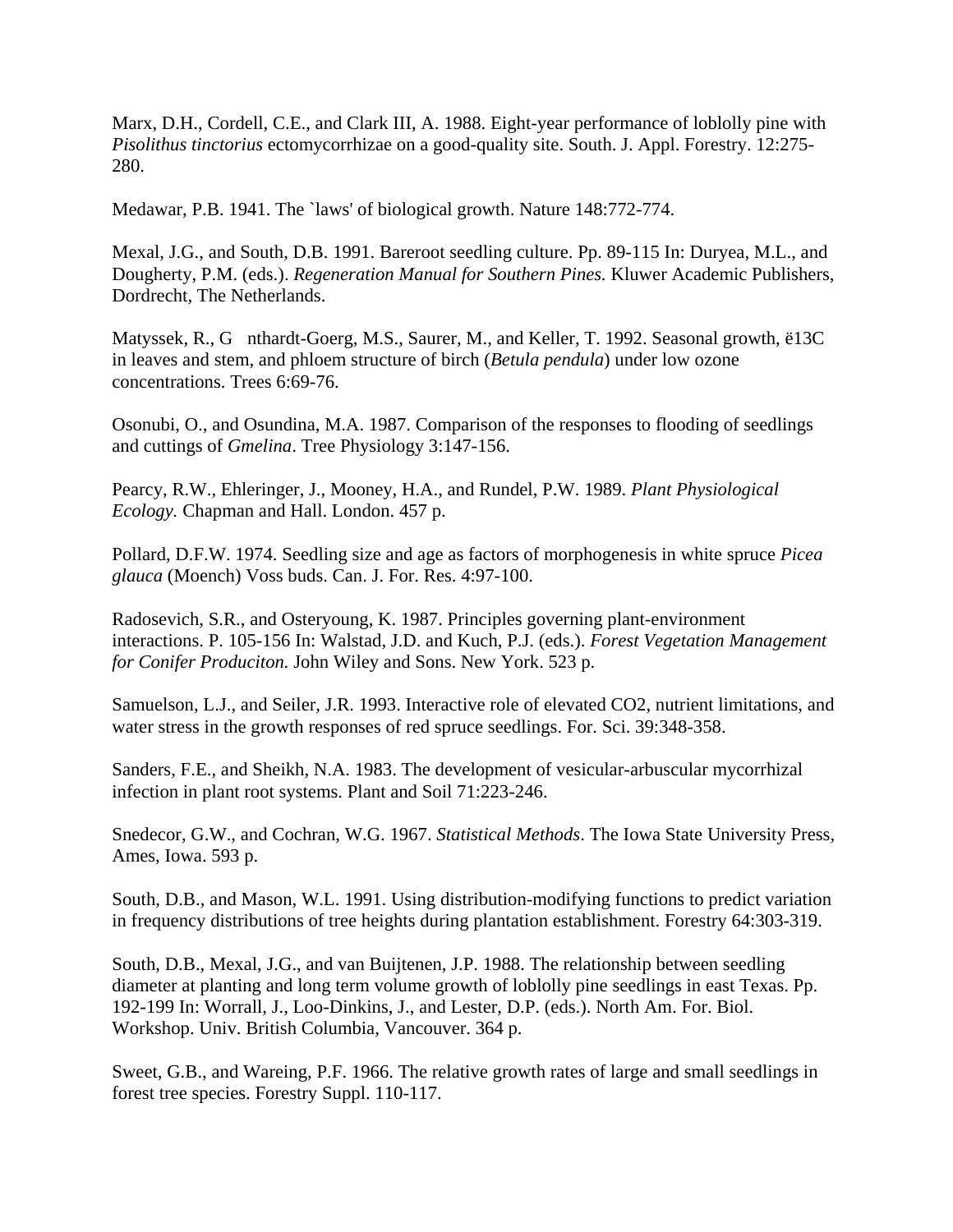Sweet, G.B., and Wells, L.G. 1974. Comparison of the growth of vegetative propagules and seedlings of *Pinus radiata.* N. Z. J. For. Sci. 4:399-409.

Tolley, L.C., and Strain, B.R. 1984. Effects of CO2 enrichment on growth of *Liquidambar styraciflua* and *Pinus taeda* seedlings under different irradiance levels. Can. J. For. Res. 14:343- 350.

van den Driessche, R. 1982. Relationship between spacing and nitrogen fertilization of seedlings in the nursery, seedling size, and outplanting performance. Can. J. For. Res. 12:865-875.

van den Driessche, R. 1992. Absolute and relative growth of Douglas-fir seedlings of different sizes. Tree Physiology 10:141-152.

van den Driessche, P., and van den Driessche, R. 1991. Growth analysis. Pp. 61-84 In: van den Driessche, R. (ed.). *Mineral Nutrition of Conifer Seedlings.* CRC Press, Boca Raton, FL. 274 p.

Wareing, P.F. 1966. The physiologist's approach to tree growth. Forestry Suppl. 7-18.

Waring, R.H., McDonald, A.J.S., Larsson, S., Ericsson, T., Wiren, A., Arwidsson, E., Ericsson, A., and Lohammar, T. 1985. Differences in chemical composition of plants growth at constant relative growth rates with stable mineral nutrition. Oecologia 66:157-160.

West, C., Briggs, G.E., and Didd, F. 1920. Methods and significant relations in the quantitative analysis of plant growth. New Phytologist 19:200-207.

Westoby, M. 1982. Frequency distributions of plant size during competitive growth of stands: The operation of distribution-modifying functions. Ann. Bot. 50:733-735.